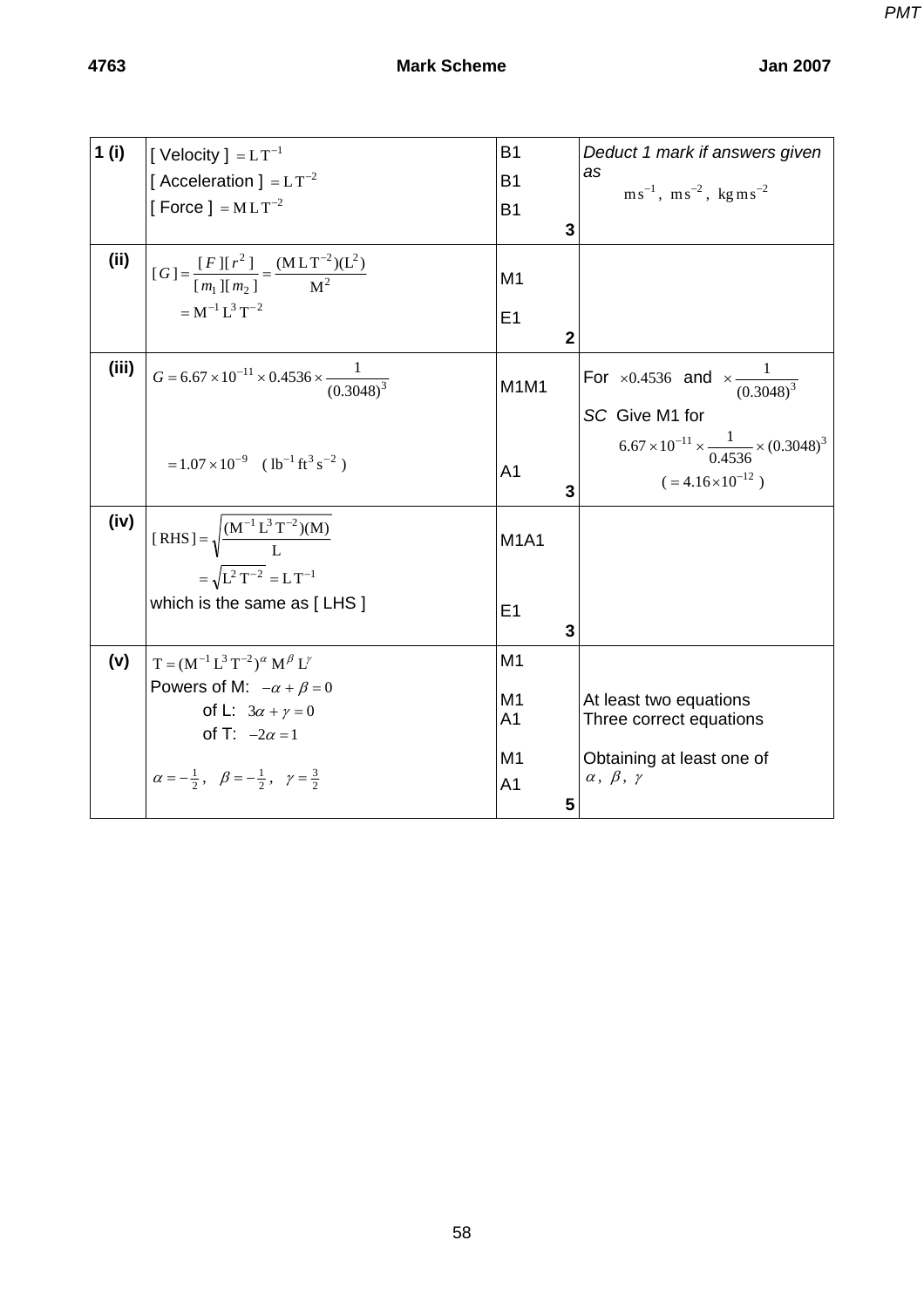*PMT*

|        | $2(a)(i)$ At the highest point,                                                                                                               | M <sub>1</sub>                   | Using acceleration $v^2/1.8$                  |
|--------|-----------------------------------------------------------------------------------------------------------------------------------------------|----------------------------------|-----------------------------------------------|
|        | $T + 5 \times 9.8 = 5 \times \frac{v^2}{1.8}$                                                                                                 | A <sub>1</sub>                   | T may be omitted                              |
|        | For least speed, $T = 0$ , $v^2 = 1.8 \times 9.8$                                                                                             |                                  |                                               |
|        | Speed is at least $4.2 \text{ m s}^{-1}$                                                                                                      | E1                               |                                               |
|        |                                                                                                                                               | 3                                |                                               |
|        | (ii)   For least tension, speed at top is $4.2 \text{ ms}^{-1}$                                                                               |                                  |                                               |
|        | By conservation of energy,<br>$\frac{1}{2} \times 5 \times (w^2 - 4.2^2) = 5 \times 9.8 \times 3.6$                                           | M1<br>A <sub>1</sub>             | Energy equation with 3 terms                  |
|        | $w^2 = 88.2$ ( $w = 9.39$ )                                                                                                                   |                                  |                                               |
|        |                                                                                                                                               | M1                               | Equation of motion with 3 terms               |
|        | $T - 5 \times 9.8 = 5 \times \frac{88.2}{1.8}$                                                                                                | A1 ft                            |                                               |
|        | Tension is at least 294 N                                                                                                                     | A <sub>1</sub>                   |                                               |
|        |                                                                                                                                               | 5                                |                                               |
| (b)(i) | $R \sin \theta = 0.02 \times 9.8$                                                                                                             | <b>B1</b>                        |                                               |
|        | $R\cos\theta = 0.02 \times 0.32 \times 8.75^2$                                                                                                | M <sub>1</sub>                   | Using acceleration $0.32 \times 8.75^2$       |
|        |                                                                                                                                               | A1                               | SC If $\sin \theta$ and $\cos \theta$         |
|        | $\tan \theta = \frac{0.02 \times 9.8}{0.02 \times 0.32 \times 8.75^2} = 0.4$                                                                  | E1                               | interchanged,<br>award B0M1A1E0               |
|        |                                                                                                                                               | 4                                |                                               |
| (ii)   |                                                                                                                                               |                                  |                                               |
|        |                                                                                                                                               |                                  |                                               |
|        |                                                                                                                                               |                                  |                                               |
|        |                                                                                                                                               | <b>B1</b>                        | For R and mg                                  |
|        |                                                                                                                                               | <b>B1</b>                        | For Facting down the slope                    |
|        |                                                                                                                                               | $\mathbf{2}$                     |                                               |
|        |                                                                                                                                               |                                  |                                               |
| (iii)  |                                                                                                                                               | M <sub>1</sub>                   | Resolving $F$ and $R$ [ or $mg$ and           |
|        | $R\sin\theta = 0.02 \times 9.8 + F\cos\theta$<br>$R\cos\theta + F\sin\theta = 0.02 \times 0.32 \omega^2$                                      | A <sub>1</sub>                   | accn ]<br>Can give A1A1 for sin / cos         |
|        | For maximum $\omega$ , $F = \mu R$                                                                                                            | A <sub>1</sub><br>M <sub>1</sub> | interchanged consistent with (i)              |
|        | $R(\sin \theta - \mu \cos \theta) = 0.02 \times 9.8$                                                                                          |                                  | Dependent on first M1                         |
|        | $R(\cos\theta + \mu \sin\theta) = 0.02 \times 0.32 \omega^2$                                                                                  |                                  |                                               |
|        | $\omega^2 = \frac{9.8(\cos\theta + \mu\sin\theta)}{0.32(\sin\theta - \mu\cos\theta)} = \frac{9.8(1 + \mu\tan\theta)}{0.32(\tan\theta - \mu)}$ |                                  |                                               |
|        |                                                                                                                                               |                                  |                                               |
|        | $=\frac{9.8(1+0.11\times0.4)}{0.32(0.4-0.11)}$                                                                                                | M <sub>1</sub>                   |                                               |
|        | $\omega$ = 10.5                                                                                                                               |                                  | Obtaining a numerical value for<br>$\omega^2$ |
|        |                                                                                                                                               | A1 cao                           | 6 Dependent on M1M1                           |
|        |                                                                                                                                               |                                  |                                               |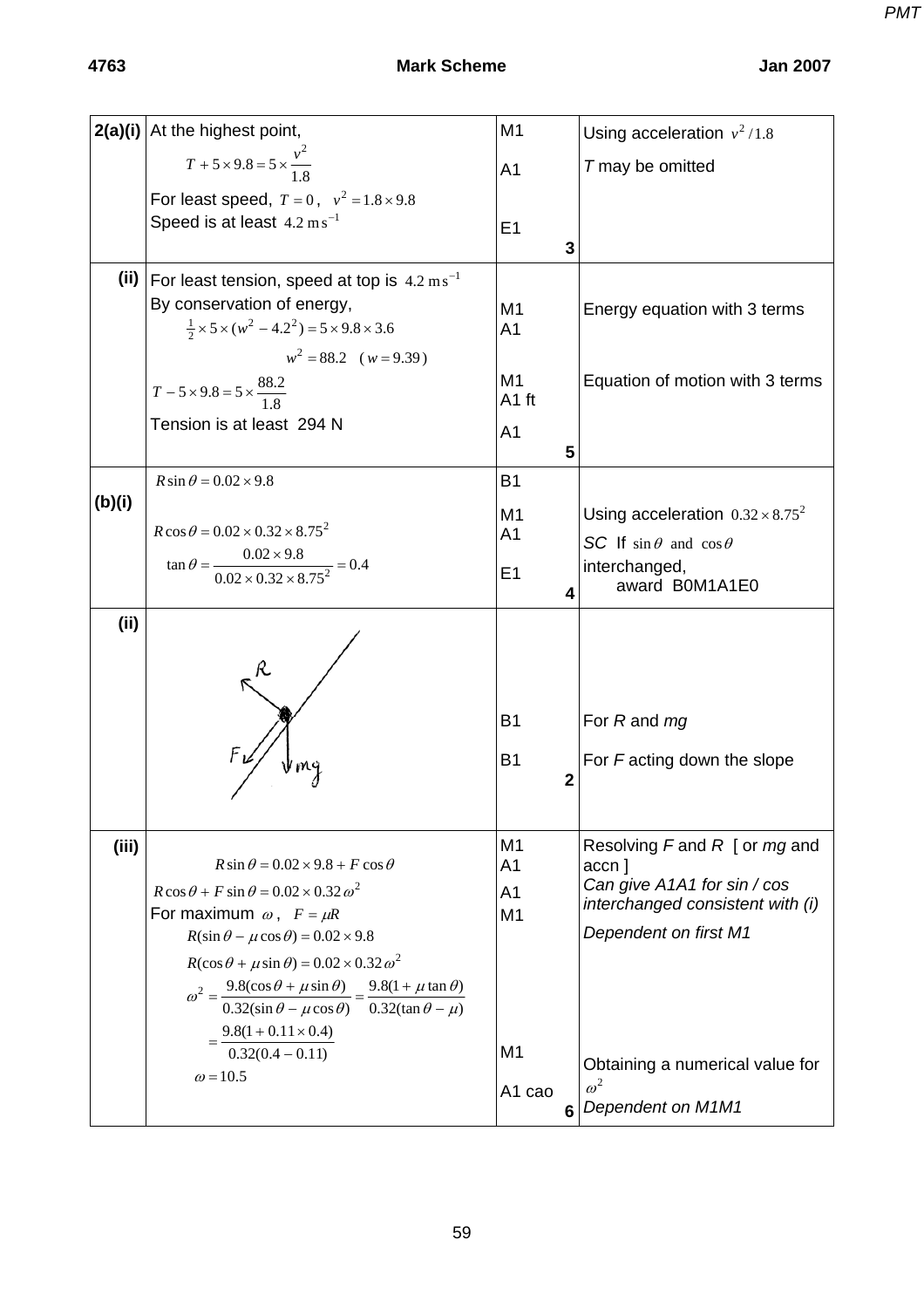| <b>Jan 200</b> |  |
|----------------|--|
|                |  |

| 3(i)  | $k \times 0.8 = 60 \times 9.8$                            | M1                  |                                         |
|-------|-----------------------------------------------------------|---------------------|-----------------------------------------|
|       | Stiffness is $735 \text{ N m}^{-1}$                       | A <sub>1</sub>      |                                         |
|       |                                                           | $\mathbf{2}$        |                                         |
| (ii)  | Loss of PE is $60 \times 9.8(32 + x)$                     | <b>B1</b>           | If x is measured from                   |
|       | Gain in EE is $\frac{1}{2} \times 735x^2$                 | <b>B1</b>           | equilibrium position, treat as MR       |
|       | $\frac{1}{2} \times 735x^2 = 60 \times 9.8(32 + x)$       | M <sub>1</sub>      |                                         |
|       | $x^2 = 1.6(32 + x)$                                       |                     |                                         |
|       | $x^2 - 1.6x - 51.2 = 0$                                   | E <sub>1</sub>      |                                         |
|       | $(x-8)(x+6.4)=0$                                          |                     |                                         |
|       | $x=8$                                                     | M1                  | Obtaining a value of $x$                |
|       | Length of rope is 40 m                                    | A <sub>1</sub>      |                                         |
|       |                                                           | 6                   |                                         |
| (iii) | Tension $T = 735x$                                        | <b>B1</b>           |                                         |
|       | $mg - T = m \frac{d^2x}{dt^2}$                            | M <sub>1</sub>      | Equation of motion with 3 terms         |
|       | $60 \times 9.8 - 735x = 60 \frac{d^2x}{dt^2}$             | A <sub>1</sub>      |                                         |
|       | $\frac{d^2x}{1^2} + 12.25x = 9.8$                         | E <sub>1</sub><br>4 |                                         |
| (iv)  | SHM with $\omega^2 = 12.25$ ( $\omega = 3.5$ )            | M <sub>1</sub>      |                                         |
|       | Time taken is $\frac{1}{4} \times \frac{2\pi}{\omega}$    | M <sub>1</sub>      | or $\omega t = \frac{1}{2}\pi$          |
|       | $=\frac{1}{7}\pi = 0.449$ s                               | A <sub>1</sub><br>3 |                                         |
| (v)   | When $x = 8$ , $\frac{d^2x}{dt^2} = 9.8 - 12.25 \times 8$ | M <sub>1</sub>      | or $735 \times 8 - 60 \times 9.8 = 60a$ |
|       | $=-88.2$                                                  |                     |                                         |
|       | Acceleration is $88.2 \text{ m s}^{-2}$ (upwards)         |                     |                                         |
|       |                                                           | A <sub>1</sub>      |                                         |
|       | This acceleration $(9g)$ is too large for comfort         | <b>B1</b>           |                                         |
|       |                                                           | 3                   |                                         |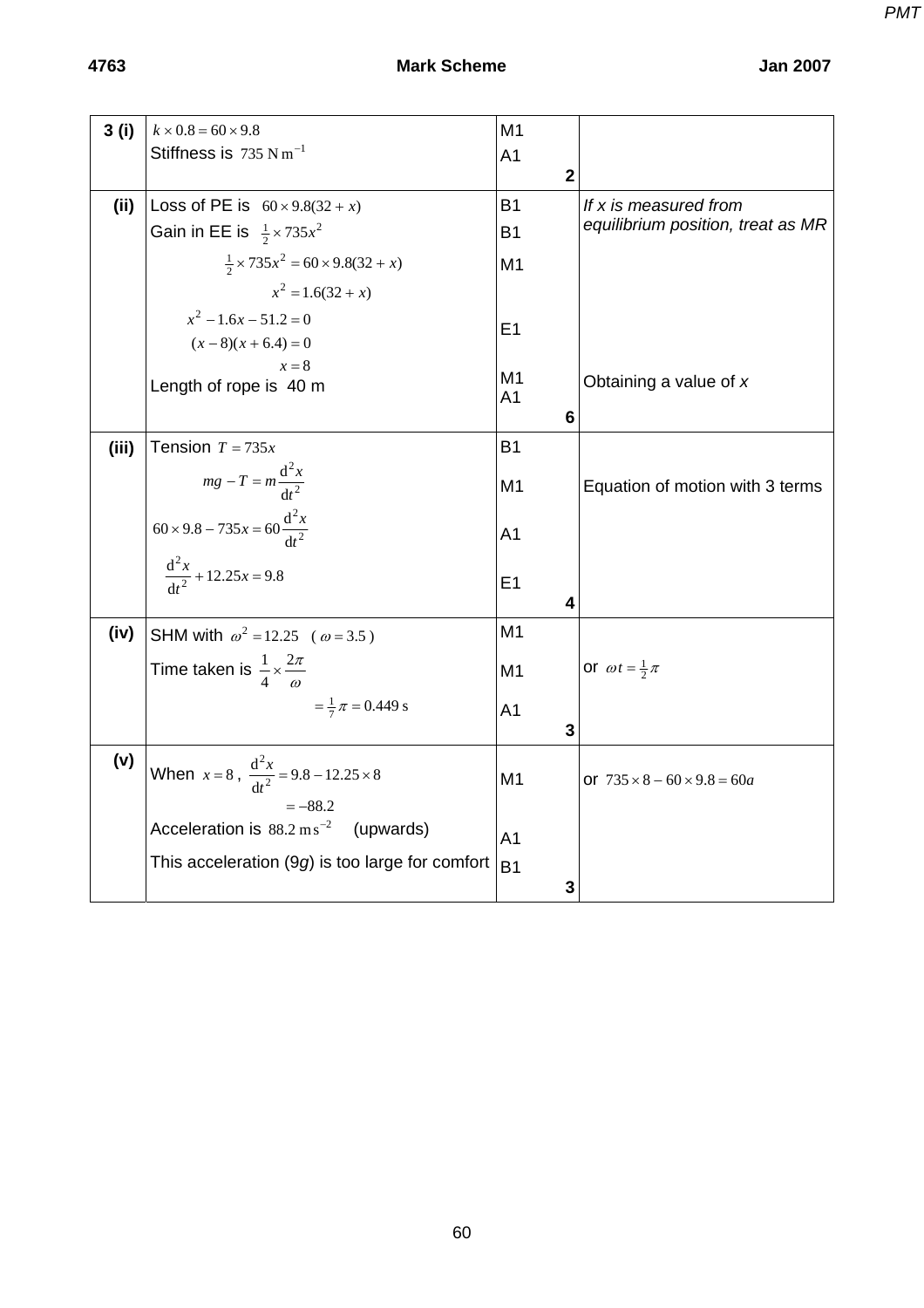| 4 (i) | Area is $\int_{1}^{a} \frac{1}{x^2} dx = \left[ -\frac{1}{x} \right]_{1}^{a}$                                                                           | M <sub>1</sub>      |                                                              |
|-------|---------------------------------------------------------------------------------------------------------------------------------------------------------|---------------------|--------------------------------------------------------------|
|       | $=1-\frac{1}{a}$                                                                                                                                        | A <sub>1</sub>      |                                                              |
|       | $\int x y dx = \int_{1}^{a} \frac{1}{x} dx$ (=lna)                                                                                                      | M <sub>1</sub>      |                                                              |
|       | $\overline{x} = \frac{\int x y dx}{\int y dx}$                                                                                                          | M <sub>1</sub>      |                                                              |
|       | $=\frac{\ln a}{1-\frac{1}{a}}$ ( $=\frac{a \ln a}{a-1}$ )                                                                                               | A <sub>1</sub>      |                                                              |
|       | $\int \frac{1}{2} y^2 dx = \int_1^a \frac{1}{2x^4} dx = \left[ -\frac{1}{6x^3} \right]_1^a$<br>$=\frac{1}{6}\left(1-\frac{1}{a^3}\right)$               | M <sub>1</sub>      | Condone omission of $\frac{1}{2}$                            |
|       | $\overline{y} = \frac{\int \frac{1}{2} y^2 dx}{\int y dx}$<br>$=\frac{\frac{1}{6}\left(1-\frac{1}{a^3}\right)}{1-\frac{1}{6}}=\frac{a^3-1}{6(a^3-a^2)}$ | M <sub>1</sub>      | $\left(\frac{1}{2}\right)$ needed for this mark )            |
|       |                                                                                                                                                         | E <sub>1</sub><br>8 |                                                              |
| (i)   | When $a = 2$ , $\bar{x} = 2 \ln 2$ , $\bar{y} = \frac{7}{24}$                                                                                           |                     |                                                              |
|       | $\tan \theta = \frac{\overline{x} - 1}{1 - \overline{y}}$                                                                                               | M <sub>1</sub>      | CM vertically below A                                        |
|       | $=\frac{2\ln 2 - 1}{1 - \frac{7}{24}}$                                                                                                                  | A <sub>1</sub>      | Correct expression for $tan \theta$ or<br>$tan(90 - \theta)$ |
|       | $\theta = 28.6^\circ$                                                                                                                                   | A <sub>1</sub><br>3 |                                                              |